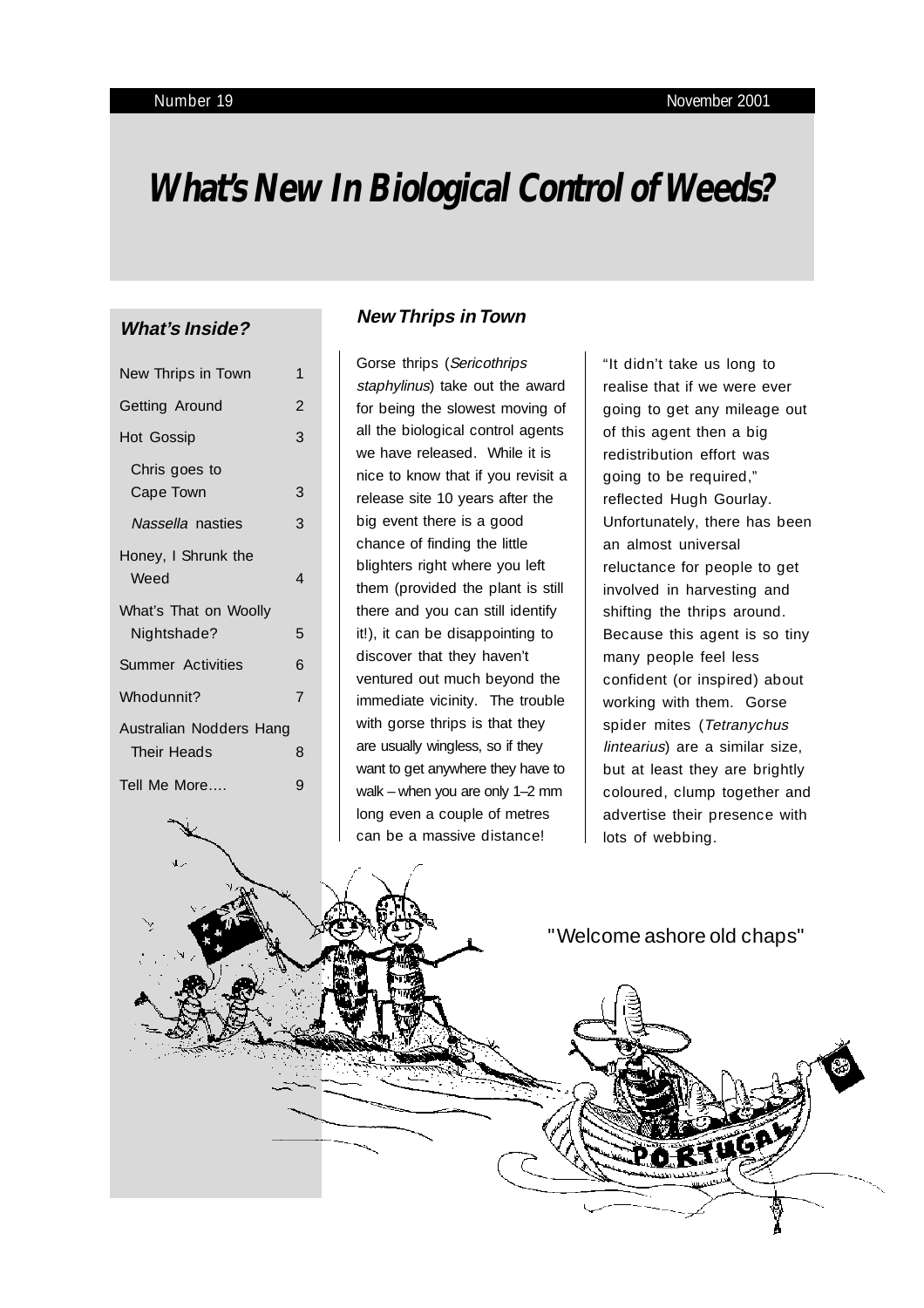While chatting about gorserelated matters with colleagues in Hawai'i, it became apparent that there might be another way around the problem. Like us, Hawai'ian researchers have imported and released thrips from the UK with similar results. However, they also took the precaution of importing a strain from Portugal. The Portuguese thrips outperformed their British cousins, managing to thoroughly infest one 6,000-ha gorse infestation in Hawai'i in

## **Getting Around**

Continuing in a similar vein, we have recently carried out a study in North Canterbury's Amuri Basin to find out how quickly broom seed beetles (Bruchidius villosus) and broom psyllids (Arytainilla spartiophila) are able to colonise areas after release. This was part of an Agmardt\* project, administered by the Amuri Broom Group, to enhance biological control of broom in this severely infested area.

We found that dispersal began to occur 2 years after releases were made. "In the first year we could usually find both agents within 5 m of the release point but only in low numbers," explained

just 6 years. "We need some of those here too!" thought Hugh Gourlay. The wheels were put in motion and Hugh was swiftly off to Hawai'i to get his hands on a starter colony. The new thrips were safely installed in quarantine at Lincoln by the end of July 2001.

So why do the Portuguese thrips move so much faster than their British counterparts? No one knows for sure. Maybe more of them develop wings, or perhaps they are just plain more adventurous?

Whatever the mechanism, let's hope they do it here too! So far the project has moved along at a good clip. We got permission to release the Portuguese thrips in double quick time seeing as they were classed as a species already present in New Zealand and not something completely new. Mass rearing is already underway and the first releases of the new thrips should be under starter's orders soon after Christmas.

ecologist Trevor Partridge. A year later both insects looked to be more firmly established but were still staying fairly close to home, generally within 10 m of the release point. "Once dispersal gets

underway it happens at an increasing rate," revealed Trevor. By the third year populations had built up to the point where individuals were starting to turn up tens of metres of away, and in



Adult broom psyllid

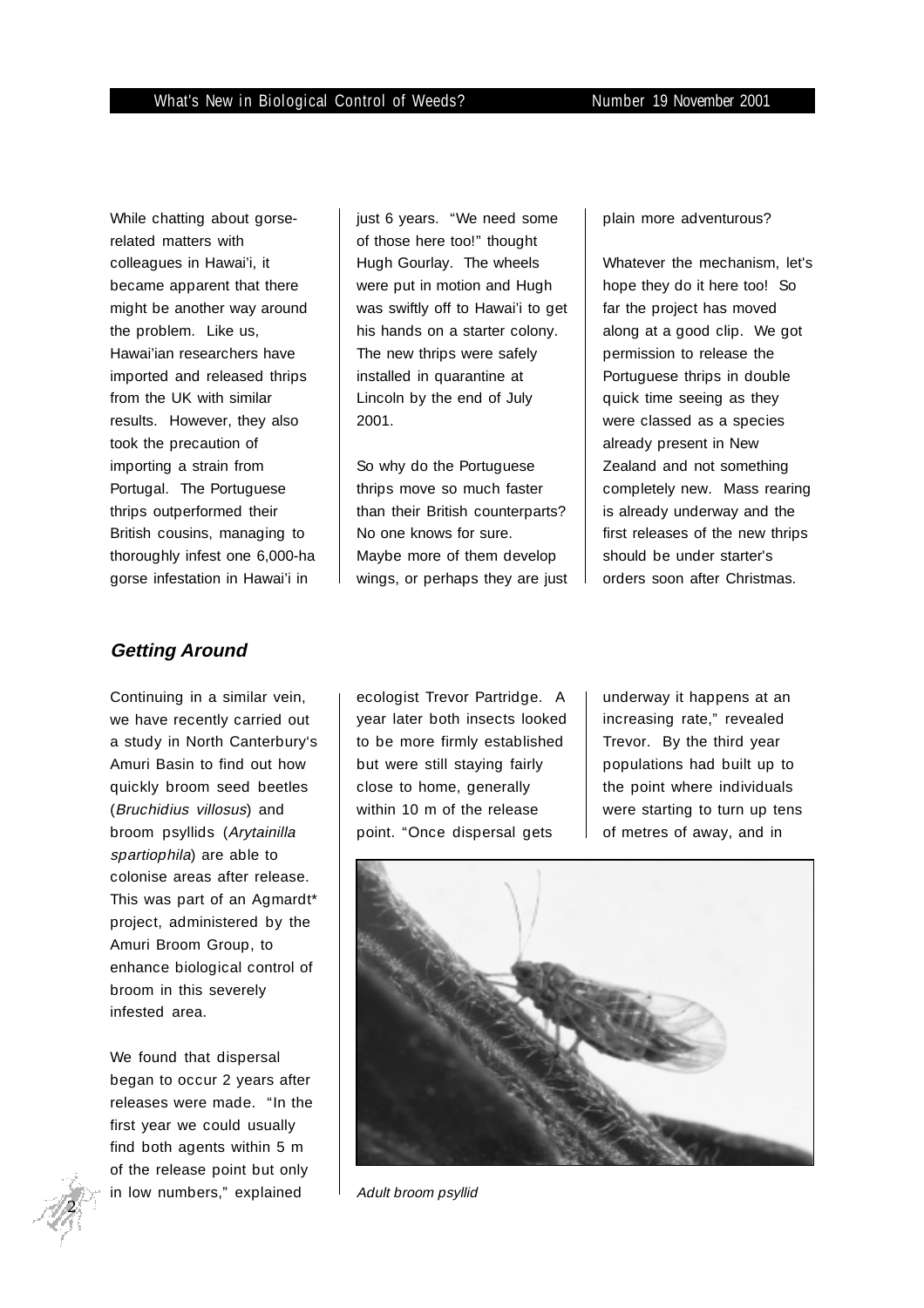later years hundreds of metres away.

Surprisingly neither insect seemed to show any particular preference for direction, regardless of prevailing wind patterns or whether the terrain was flat or sloping. Gaps between broom plants were not a problem for the insects unless large. Small gaps (<50 m) such as streams or pasture proved no obstacle to

## dispersal at all. The insects also managed to get across larger gaps (up to 700 m wide), but there was usually a delay of about a year while populations built up at the edge of the barrier – this increased the chances of at least some safely making it across. We estimate that at top speed the majority of broom seed beetles probably travel less than 1 km a year and broom psyllids probably

only several hundred metres. Therefore Trevor recommends, people will be able to achieve coverage of both agents more quickly if they harvest and release them in a strategic way, keeping in mind their likely dispersal rate.

\*Agricultural and Marketing Research and Development Trust

#### **Hot Gossip**

**Chris Winks** has had a stint working in Cape Town, South Africa, this spring. Chris has been involved with host-range testing the **bone-seed leaf roller** ('*Tortix*' sp.). This moth can cause considerable damage to bone-seed in South Africa and is the most promising of the insect agents available. The bone-seed leaf roller has recently been released in Australia and we are hoping that it will prove safe to release here too. More on the outcomes of this testing in future newsletters.

**Freda Anderson** has been employed by the Weeds CRC in Australia to investigate promising fungal control agents for **nassella tussock** (Nassella trichotoma) and **Chilean needle grass** (Nassella neesiana) in Argentina. This year we are also providing some funding to ensure that Freda can work full-time on the project and

maximise progress. Three promising agents have been found to date: a rust (Puccinia nassellae), a smut (Ustilago sp.), and an unidentified mushroom species belong to the genus Corticium. Both grasses appear to be susceptible to the rust, which can kill plants in the field in Argentina, especially in shady areas where the rust itself is not subjected to attack by a hyperparasite (Sphaerellopsis filum). Host-range testing of this potential control agent is now underway but progress has been a little slower than expected. Last summer was extremely hot and dry in Argentina so rust inoculum was hard to come by. The Corticium species can also be responsible for severe dieback, and infected plants are much easier to uproot. The smut attacks the inflorescences, replacing seeds with fungal spores, and could help to reduce

spread. While both these last two candidates are known to damage nassella tussock, it is less certain whether they will also attack Chilean needle grass. A number of test plants have been exposed to the smut in the glasshouse, but Freda will not know whether any have been infected until flowering in the spring. Test plants have also been exposed to the Corticium species, and are being monitored for signs of disease.



ONESEE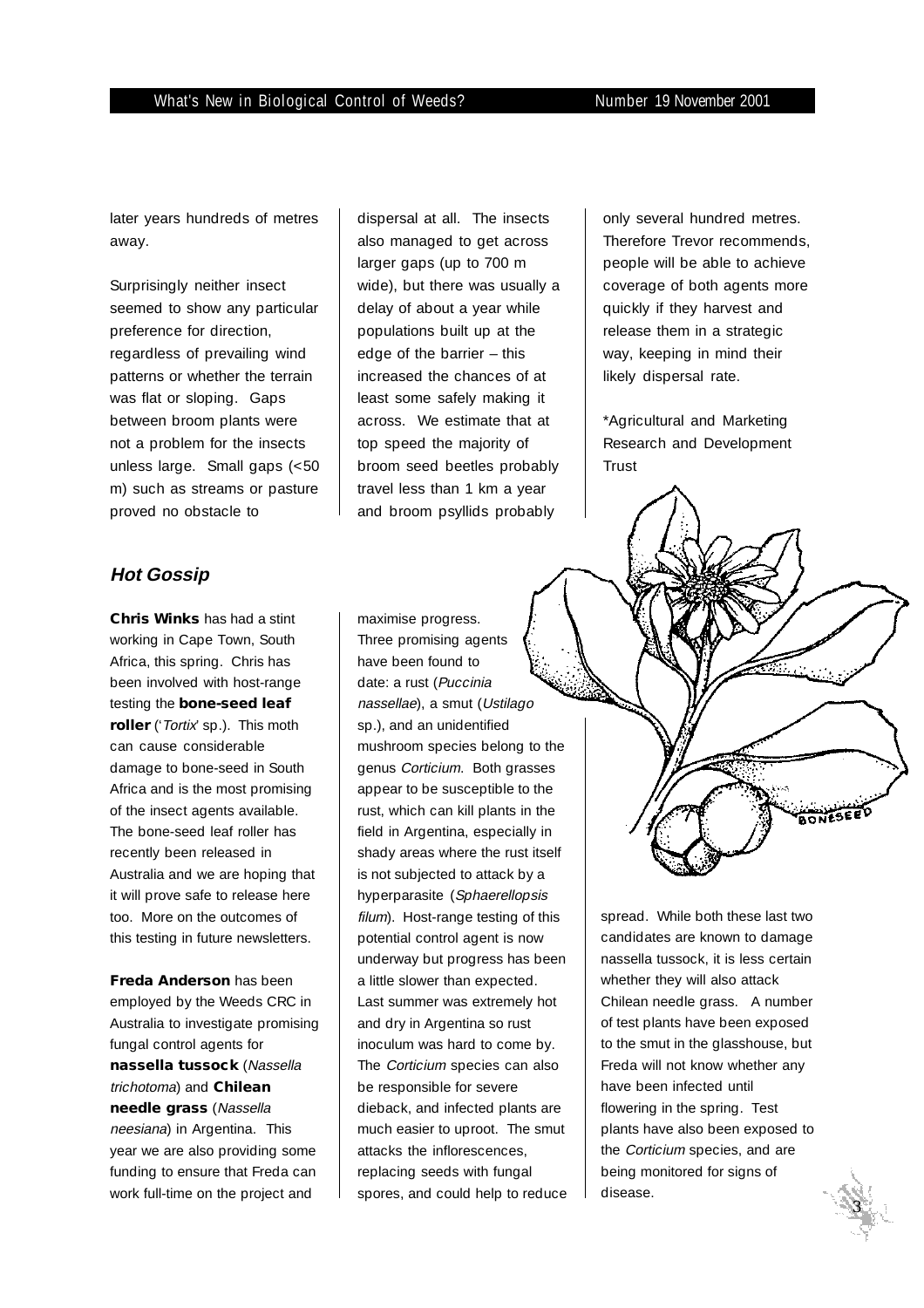#### **Honey, I Shrunk the Weed**

Banana passionfruit has wound its way around 50,000 ha of forests in Hawai'i. The plant, commonly referred to there as banana poka, had become such a serious problem that a biological control programme was initiated in the 1980s. A foliage-feeding moth (Cyanotricha necryia) was released in 1988 but failed to establish, possibly due to high levels of predation and parasitism. A second moth (Pyrausta perelegans) that mainly attacks the buds, but also feeds on the leaves, shoot tips and young fruit, was released in 1991. This moth has established, but appears to be hampered by parasites as well, and by all accounts is not yet common or easy to find. However, it has been a case of third time lucky!

A leaf spot fungus (Septoria passiflorae) was released in 1996 and is starting to cause much excitement and optimism about the future of banana poka control. As usual the project started slowly but took less time than usual to gather momentum. One year after the fungus was released, low levels of disease could be

plants but it had not yet spread to neighbouring plants. Light disease epidemics were observed in 1998 causing visible defoliation at some sites, but the reduction in plant biomass at this time was estimated to be less than 10%. However, by 1999 the fungus was starting to hit hard with widespread disease epidemics causing

biomass reductions of 50–95%. Biomass reductions of 80–95% were recorded over more than 2,000 ha!

As well as killing the leaves this leaf spot fungus also invades succulent lateral vines and tendrils and kills them too. As a consequence it has been estimated that fruit production of banana passionfruit at Hilo Forest Reserve has decreased



seen on some inoculated Septoria passiflorae greatly reduced banana passionfruit at Hilo Forest<br>Seen on some inoculated September 1994 and 2009 Reserve, Hawai'i between 1996 and 2000.

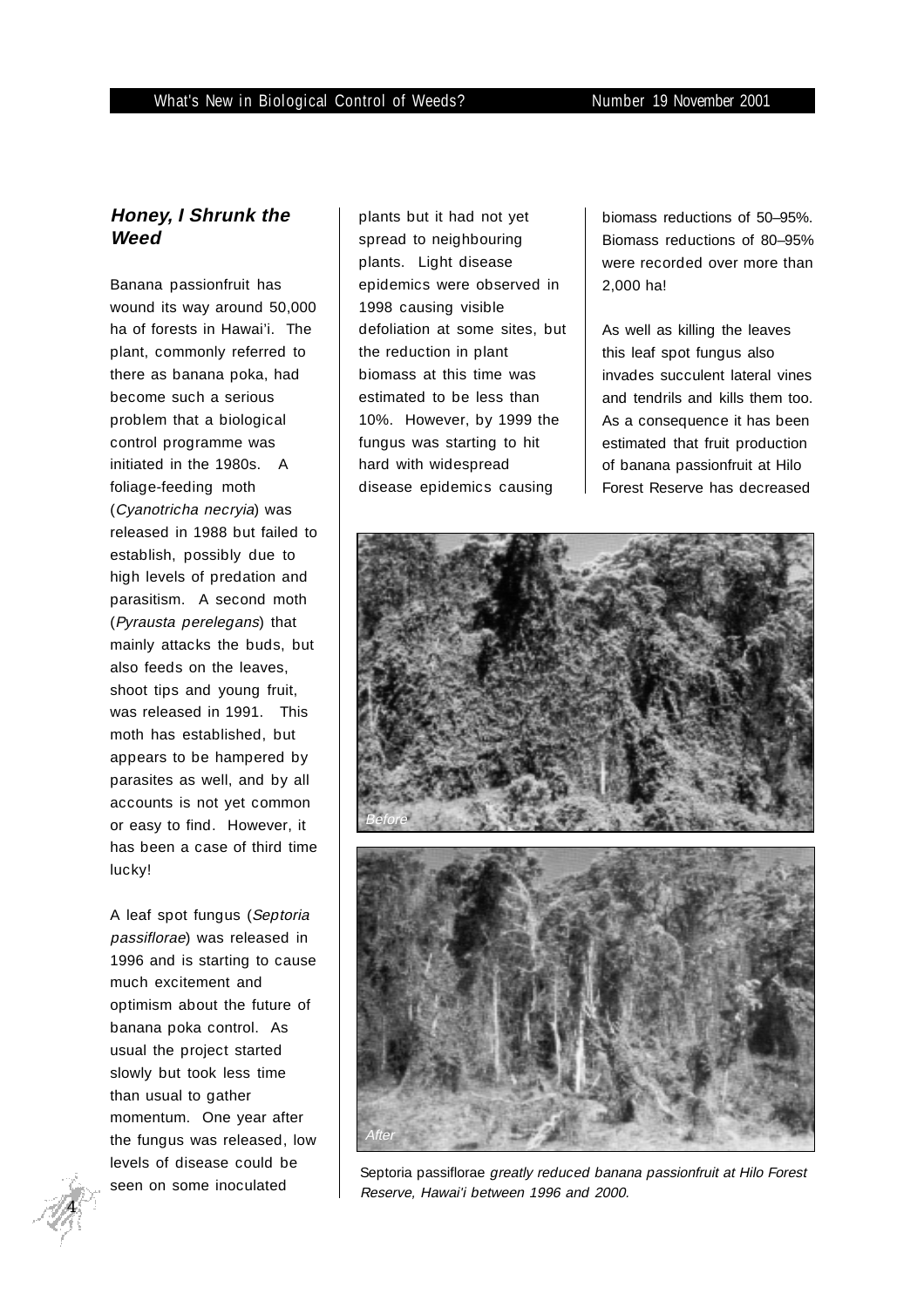by more than 90% since the fungus took hold. The fungus also appears to be spreading quickly under its own steam. Monitoring, with the use of helicopters, has already confirmed disease epidemics throughout 5,000 ha of this reserve alone. The canopy of native Acacia koa trees (25– 30 m high), which was

#### **What's That on Woolly Nightshade?**

In the last issue of "Weed Clippings" we told you about a nationwide survey to find out what lives on woolly nightshade in New Zealand. On the insect side of things we found that while lots of species will have a bit of a go at the plant, their combined impact is pretty minimal. The results on the pathogen side of things are now in and, while woolly nightshade does not appear to host a diverse fungal fauna, at least one of the species found on it may turn out to be useful.

If you have ever noticed yellowish or brown spots on woolly nightshade leaves, then it is likely that the fungus Mycovellosiella brachycarpa was responsible. "This fungus was first recorded damaging woolly nightshade here in 1987 and was found to be common and widespread on the weed during our survey," reports Jane

previously covered and shaded by the weed, is now open to sunlight again, and debilitated trees have already responded by producing new growth. It is predicted that with time this leaf spot fungus will reduce banana passionfruit infestations to insignificant levels and help to ensure the continued

survival of many threatened species.

For all of you readers who are thinking "how can we get some of this magical stuff?" don't worry, we are on to it! With your help we are hoping to be in a position to begin host-range testing next year. Watch this space!



Alternaria tomatophilia conida and conidiophores, courtesy of "Mycotaxon".

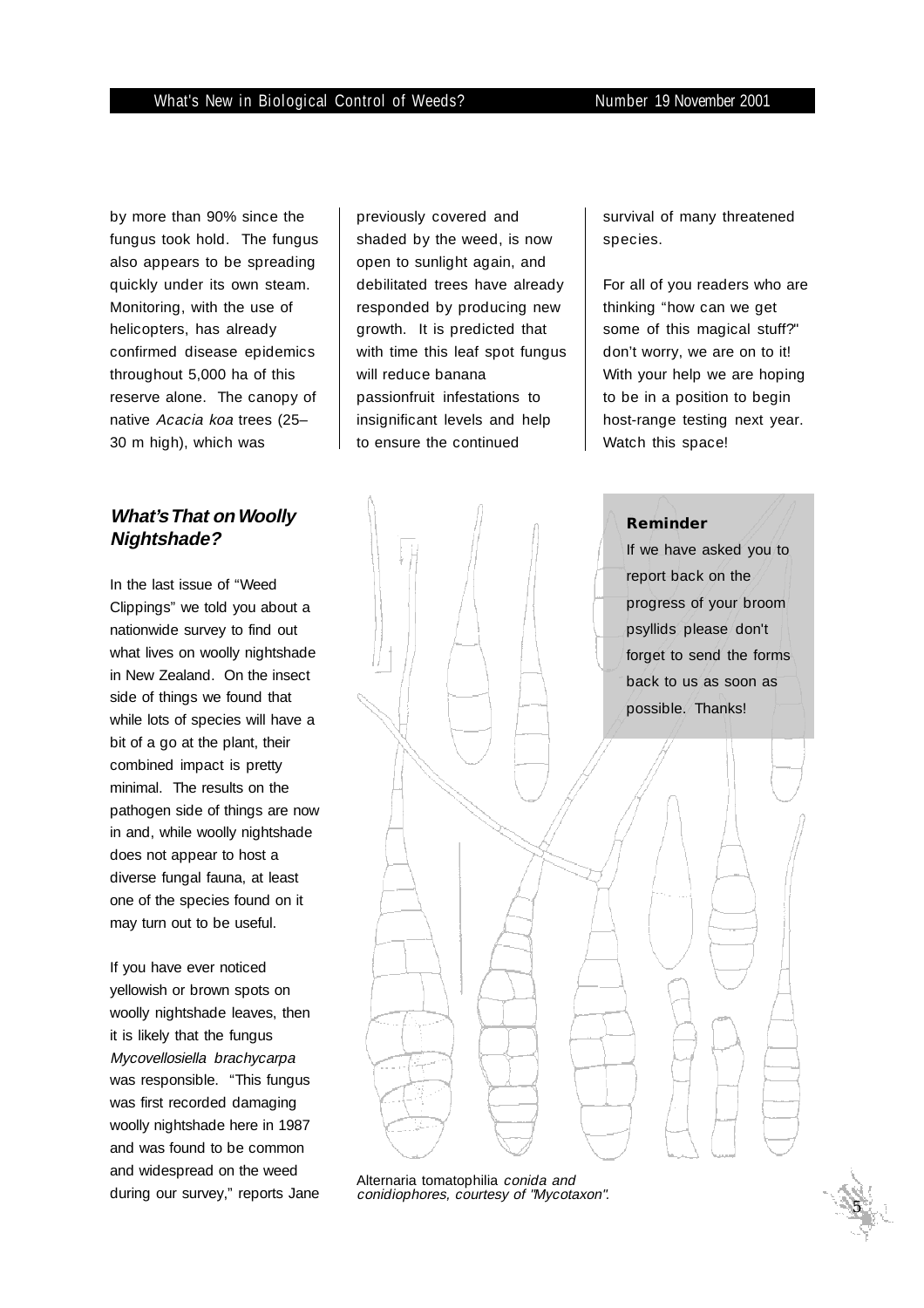Fröhlich. When plants are heavily infected whole leaves can turn yellow and die. Mycovellosiella brachycarpa is known to be specific to Solanum species and researchers considered its potential as a biological control agent more than a decade ago. Since the fungus was already widespread in New Zealand and good at getting around under its own steam, there seemed to be little to gain from assisting its spread. The strain we have here also appears to be quite a damaging one, so searching for a more aggressive strain overseas didn't seem necessary either. According to Jane, "the possibility of mycoherbicide development was also ruled out as this species grows poorly in culture."

This may not be the case for the other fungal species of significance that turned up in one sample collected from Wanganui. "We found an Alternaria sp. on woolly nightshade that looks similar to the fungus that causes tomato blight (Alternaria tomatophila). However, since the tomato blight fungus is not known to attack any hosts other than tomatoes there is a good chance that this is a new, previously undescribed species for New Zealand," predicts Jane. The only way to be sure is to send samples to an expert overseas. The Alternaria sp. causes small (1–3 mm), deep red to black lesions on the leaves, with yellow halos. These lesions are easy to distinguish from the more common Mycovellosiella

brachycarpa ones which, although a similar size, are brown and fuzzy, and are most obvious on the undersides of the leaves. Other Alternaria species have successfully been developed into mycoherbicides (e.g. Alternaria cassiae has been used against sickle pod (Cassia obtusifolia) and coffee senna (Cassia occidentalis) growing in soybeans and peanuts in the USA) so this appears to be a useful line of enquiry to follow through on. Therefore, we would be interested to hear from anyone who thinks they may have come across a woolly nightshade plant with symptoms of this new Alternaria disease. Please contact Jane (Ph 09 815 4200 ext 7082, or email frohlichj@landcare.cri.nz).

#### **Summer Activities**

Summer is a good time for harvesting cinnabar moth caterpillars (Tyria jacobaeae), and broom seed beetles (Bruchidius villosus). Refer to the relevant pages in "The Biological Control of Weeds Book" if you are unsure about what to do. Be careful not to cook your insects by leaving them out in the sun in plastic

containers or in a hot car. Keep the insects as cool as possible using chillybins and freezer pads, and get them to their new homes as soon as you can. Avoid having insects drown in excess moisture during transit by using paper bags or well-ventilated plastic containers filled with tissue paper rather than plant

material. If you are redistributing broom seed beetles while they are still inside the pods, you will need to keep a close eye on pod development. Do not harvest the pods until they are brown and mature, but be aware that a spell of hot weather can cause the pods to ripen rapidly and burst open.

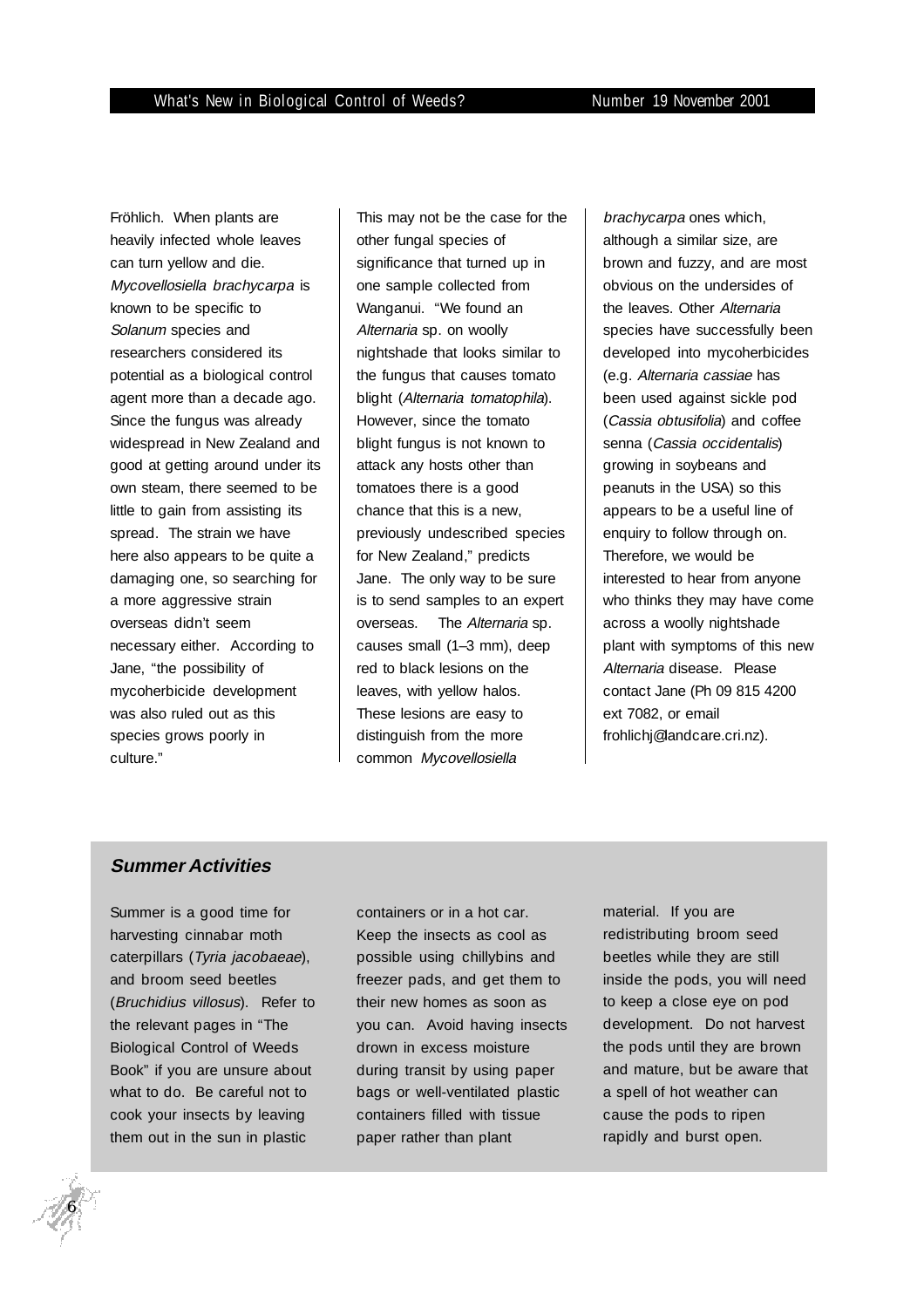#### **Whodunnit?**

The Biosecurity Act (1993) requires local authorities to assess the effectiveness of their pest control strategies. However, this can be easier said than done – even experienced scientists often struggle to get it right. A longterm commitment and high level of diligence are essential, and even then you may not get useable data. However, nothing ventured, nothing gained! Anecdotal evidence has accumulated over a number of years that suggests ragwort flea beetles (Longitarsus jacobaeae) are getting on top of ragwort in many places, so this seemed like a good place to start. We identified the simplest possible method we could think of that local authorities could use to

assess the impact of the beetles\*. Because the beetles were widespread, we recommended removing some from small areas (with insecticide) and comparing these with plots still under attack.

Trials were set up throughout the country in the autumn of 1999. One year later we had to admit that flea beetles weren't behaving quite as expected. "Adults were found throughout the year at most sites and it seems likely that in many areas the beetles are now completing two generations a year instead of one," revealed Peter McGregor, who has been responsible for overseeing the trials. This is good news for ragwort control because it



Peter McGregor explains to regional council staff how to set up their assessment trials, January 1999.

means that plants may be attacked all year round. It wasn't such good news for the people running the trials, as they had to start protecting their plots from beetle attack all year round instead of just part of it! Recently Peter has scrutinised data collected during the second year of the trials. The number of beetles found during routine sampling has varied enormously throughout the trials, even within sites. For example, in Auckland 200 beetles were collected from five plants in May 2000 but only eight beetles were collected off the same number of plants in May 2001. "The amount of ragwort present has also varied enormously from 0 to 14 plants per square metre," explained Peter. It appears that once ragwort has been suppressed the recruitment of new ragwort seedlings may be extremely low and that the beetles may quickly kill any that try to poke their noses through. This is also good news for ragwort control because it appears that, once large numbers of beetles have controlled ragwort in an area, smaller numbers can subsequently keep it clear.

 "After the first year it was apparent that Orthene® was not preventing the beetles from attacking plants as effectively as we had hoped so we warned

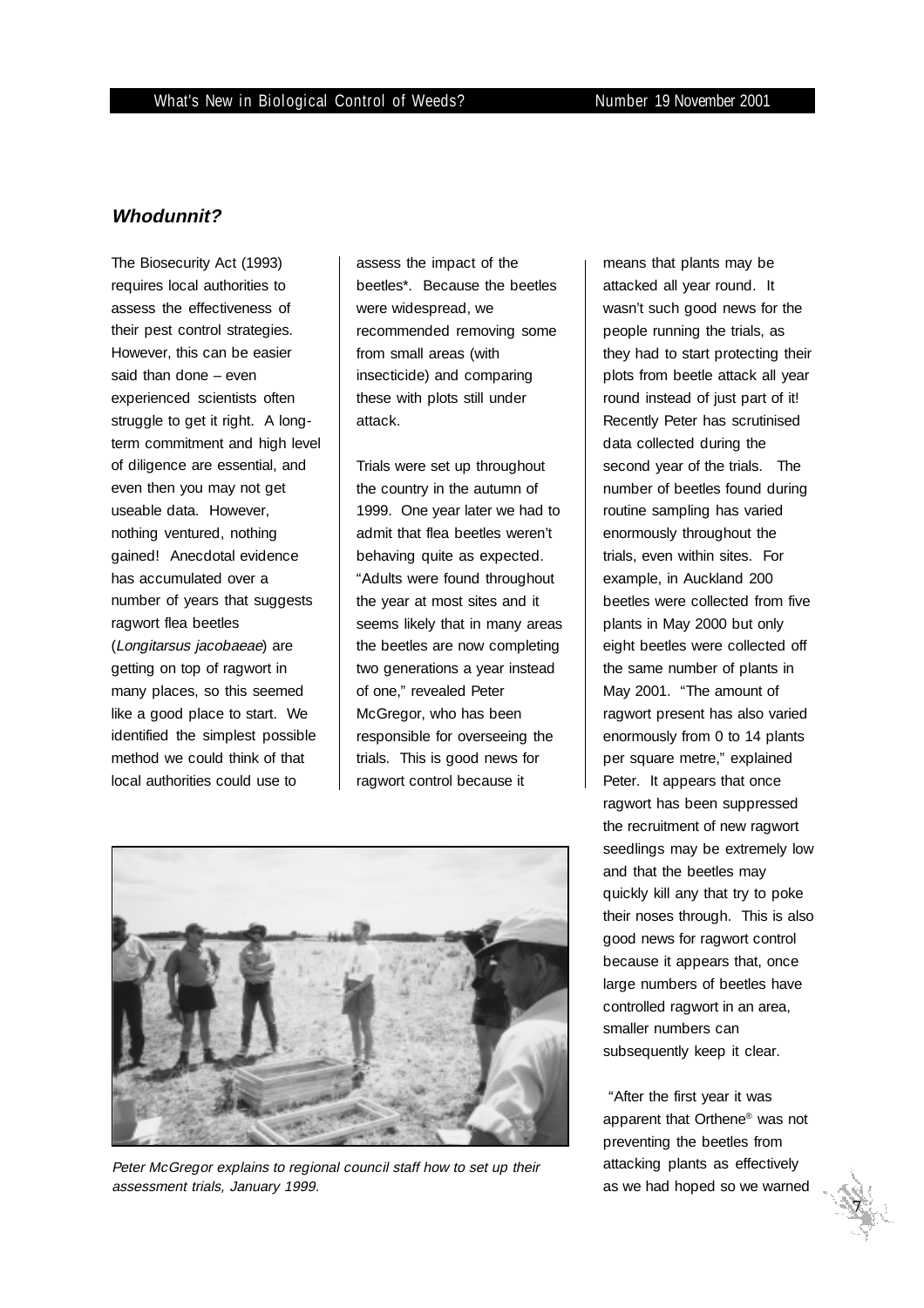participants to switch to Halmark®, " said Peter. Some of the councils were only able to maintain their trial plots for a year and were not able to show beetle impact in this short time frame. As expected, some good results started to show up during the second year. Two of the trials sites (Auckland and Manawatu-Wanganui) were able to prove conclusively that the beetles there were indeed suppressing ragwort.

No impact on ragwort has yet been measured at the Southland site, despite high

## **Australian Nodders Hang Their Heads**

Nodding thistle (Carduus nutans) has been the subject of successful biological control programmes in New Zealand and North America, and now Australia looks like following suit. Nodding thistle has so far restricted its activities across the Tasman to about one million hectares in the tablelands of New South Wales, and small areas in Queensland, Victoria, and Tasmania. It now seems unlikely that it will get the chance to expand its empire any further.

The seed-feeding receptacle weevil (Rhinocyllus conicus), beetle numbers. This seems to be due to Orthene® failing to adequately protect plants from attack in the first year and grazing management creating an ideal environment for ragwort recruitment. Likewise no suppression by the beetles was detectable at a second Auckland site where kikuyu grass has now invaded many of the plots and not given ragwort a look in since.

As well as providing a few surprises the assessment trials have reinforced what we already knew. Assessment trials are

tricky. You need to have your wits about you, a disciplined approach, patience, and a fair dose of good luck. Oh, and given a fair chance, the flea beetles really can do a fantastic job of cleaning up ragwort!

A detailed report on the outcomes of these assessment trials is available from Lynley Hayes (see back page for contact details).

\* this method is described in "The Biological Control of Weeds Book"

was first released in Australia in 1988. It was joined by a seed-feeding gall fly (Urophora solstitialis) in 1991, and the crown weevil (Trichosirocalus

horridus) in 1993. All three agents have come up trumps. Both seed feeders are now common throughout the weed's range, and the rosette



which is so common here now,  $\parallel$  Eggs laid on a nodding thistle flowerhead by the receptacle weevil.

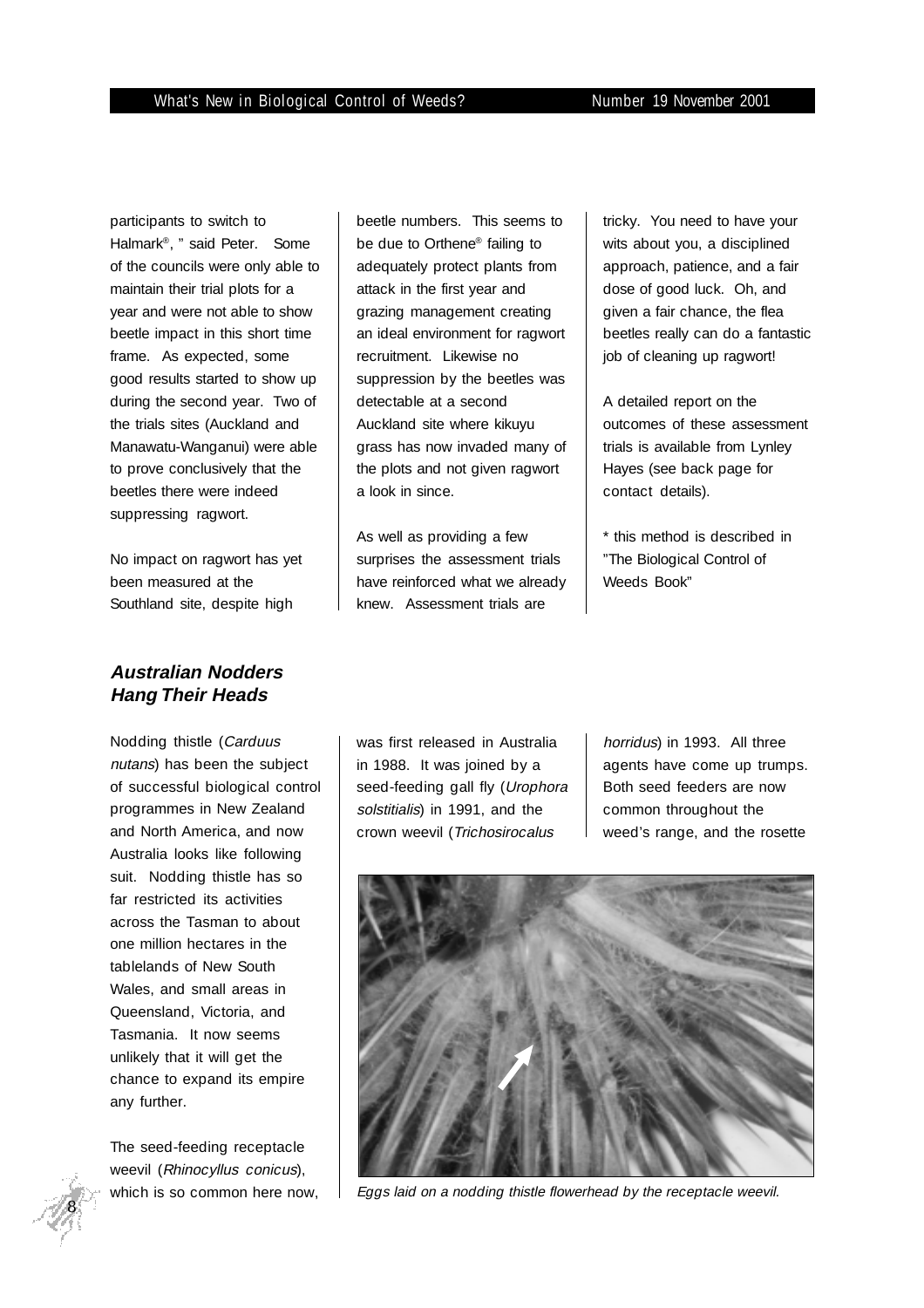

Female nodding thistle gall fly

weevil is catching up fast. "The receptacle weevil is so prolific that the gall fly hardly gets a look in during the earlier part of the flowering season, " revealed CSIRO's Anthony Swirepik. Luckily the receptacle weevil is less active later in the flowering

season, which gives the fly a chance to do its thing. The fly has also had to overcome further obstacles. As sometimes happens here, hungry sheep will happily scoff the maggot-infested flowerheads, but in Australia cockatoos have also been seen sampling this new delicacy! The crown weevil is doing a great job of killing many rosette plants before they can even think about flowering.

Now that all three nodding thistle agents are out there in good numbers, Australian researchers are keen to quantify exactly how much good they are doing. A computer model has been developed that has enabled researchers to predict how

many seeds need to be destroyed for the plant to begin to decline. "The magic threshold appears to be around 65% and we have measured levels of seed destruction much higher than this," proclaimed Anthony. "We have found that up to 90% of seeds are being taken out."

In contrast to many other projects where biological control has been used as a last resort, this project has been much more timely. "Nodding thistle has been estimated to cost Australia \$7 million per year and the benefit of controlling it to be worth at least \$56 million in the long run," revealed CSIRO's Tim Woodburn. The \$4 million outlay appears to have been money well spent!

## **Tell Me More?**

Question: Are there any additional agents in the pipeline for old man's beard?

It is possible that we might be able to strengthen the existing attack against old man's beard. Faunal surveys revealed that 31 insect, 4 mite, and 4 nematode species live on old man's beard in Europe. The six most promising of these were tested to see if they would attack 40 plant species, including our native Clematis, ornamental Clematis and other members of the Ranunculaceae (Table 1).

| <b>Potential Agent</b>                         | <b>Outcome</b>                 |
|------------------------------------------------|--------------------------------|
| Bark beetle<br>(Xylocleptes bispinus)          |                                |
| Foliage-feeding moth<br>(Horisme vitalbata)    | Tests inconclusive             |
| Foliage-feeding moth<br>(Melanthia procellata) |                                |
| Foliage-feeding moth<br>(Thyris fenestrella)   |                                |
| Leaf miner<br>(Phytomyza vitalbae)             | Safe to release in New Zealand |
| Sawfly (Monophadnus spinolae)                  |                                |

Table 1. The outcome of safety-testing the top six candidates for old man's beard